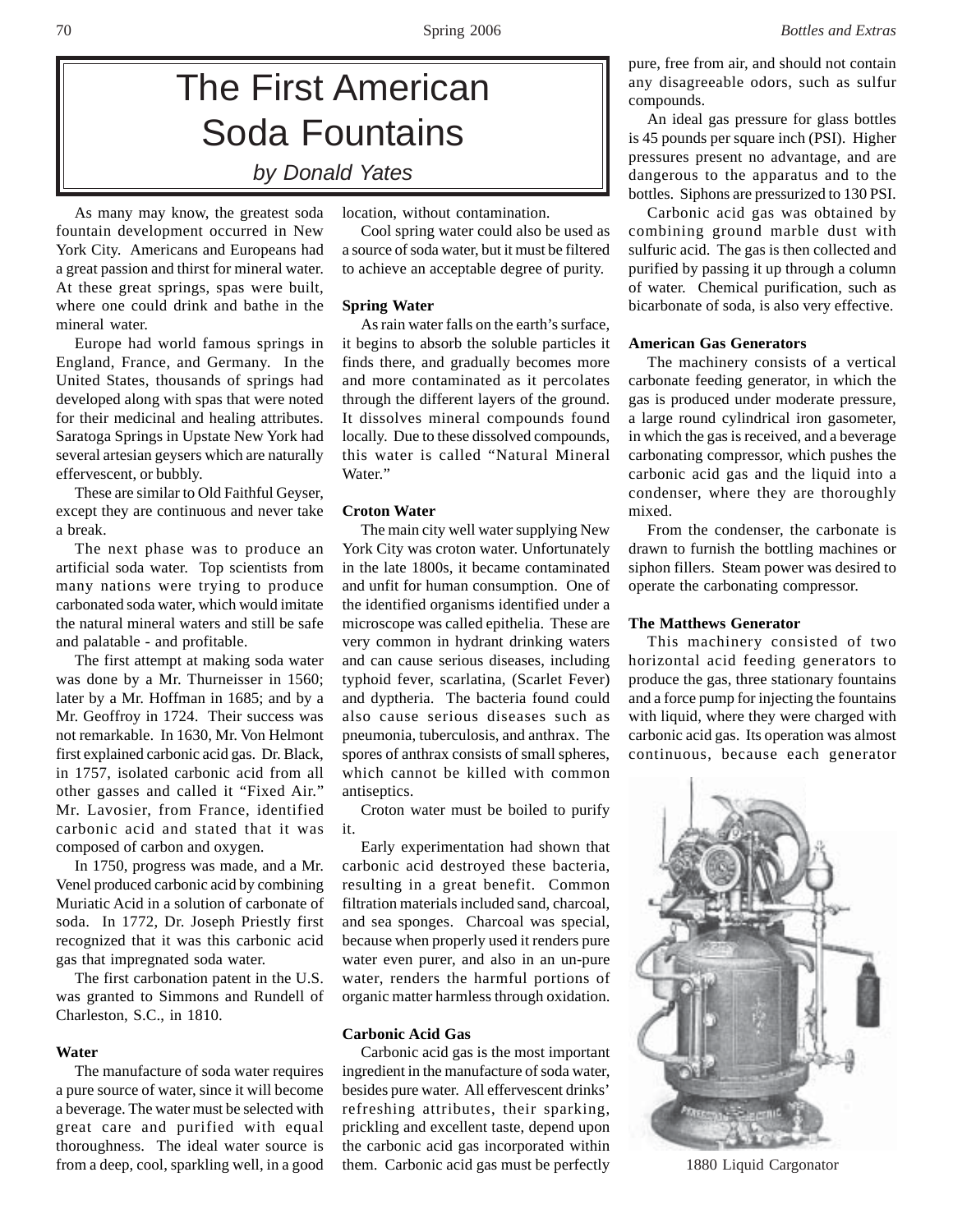#### *Bottles and Extras* 5 and 2006 71

operated independently of the other. The generators and fountains were made of gun metal iron and tested to 500 PSI.

### **Puffer's Generator**

This gas generator consisted of two generators and three cylinders with two sediment traps, two gas domes, two automatic valves, one patent regulating valve and a double acting pressure pump.

Each valve could be set to take the gas from the generator, which is charged to 200 PSI. This is the proper pressure for charging soda water fountains.

# **The Tuft's Generator**

The Tuft gas generator consists of two generators with three purifiers, at the side, an equalizing valve, three cylinders with water gages, a pressure gauge, and an injection pump.

Gas is developed in the normal manner in one of the generators, and the desired volume of water was pumped into the cylinders. The equalizing valve of the first generator was set at the proper pressure by means of a pressure gauge.

#### **The Lippincott Generator**

The Lippincott equipment consisted of two generators at each end and three stationary fountains constructed of copper. The generator was acid-proof by means of a lead lining. The fountains were sanitary with a tin lining. The purifiers were controlled at the sides of the generators.

The agitators were operated with wheel cranks manually, and also used to start the agitators before shifting the belt for automatic operation.

There was a gas bell on top of the generator into which the gas rose and to which the pipes and safety relief valves were attached. This precluded the blocking



of the pipes by the foaming of the carbonate. The acid valve was raised and locked by a wheel and screw conveniently located near the operator.

#### **Bottling**

Remember, these are the processes and equipment used in the late 1880s. The process of bottling carbonated beverages was almost universally performed by the means of a bottling apparatus, which rendered their manufacture more profitable.

The filling machine may have been conveniently located near the bottling machine. The length of soda pipe only had to be increased. This connecting pipe was best manufactured from pure tin, for sanitary considerations. On American bottling machines, a flexible rubber hose was attached to the unit. This hose was of high quality to withstand bottling pressure.

# **American Filling Machines**

The Matthews filling machine was used for bottling with corks. It had a syrup gauge attached to the cork gauge which allowed



Illustration showing the general arrangement of carbonic machinery. required amount of syrup into the glass

all of the corks to be driven in uniformly, and to the proper depth, into the neck of each bottle.

When the cork was well in, the bottling ledge was raised enough to permit the cork to be properly secured with the cork swing fastener.

# **Syrup Tanks**

Syrup tanks were the necessary reservoir units of the bottling machine. They contained the ready-made and flavored syrup, which fed the syrup pump and was intended for flavoring the carbonated water.

It was required, where different beverages by several continuous bottling processes were being produced, to have each kind of flavored syrup in a separate syrup tank, which could be immediately connected with the syrup gauge and bottling machine. The tanks were usually constructed of tin lined copper.

### **Typical 1880 Bottling**

After the bottling machine was properly charged, the syrup was ready, and the bottling machine was in order. Also the corks had previously been well prepared according to the instructions:

"Place the bottle in the filler rack and press down the foot pedal until the filling head is firmly on the mouth of the bottle…

"With your right hand, raise the hand lever, and grab a cork with your left hand, and place it evenly in the cylinder. Drive the cork about half-way through the filling head and hold it there in order to close the mouth of the cylinder tightly.

"With your left hand on the syrup gauge lever, make a single stroke, holding open until the bottle fills, thus injecting the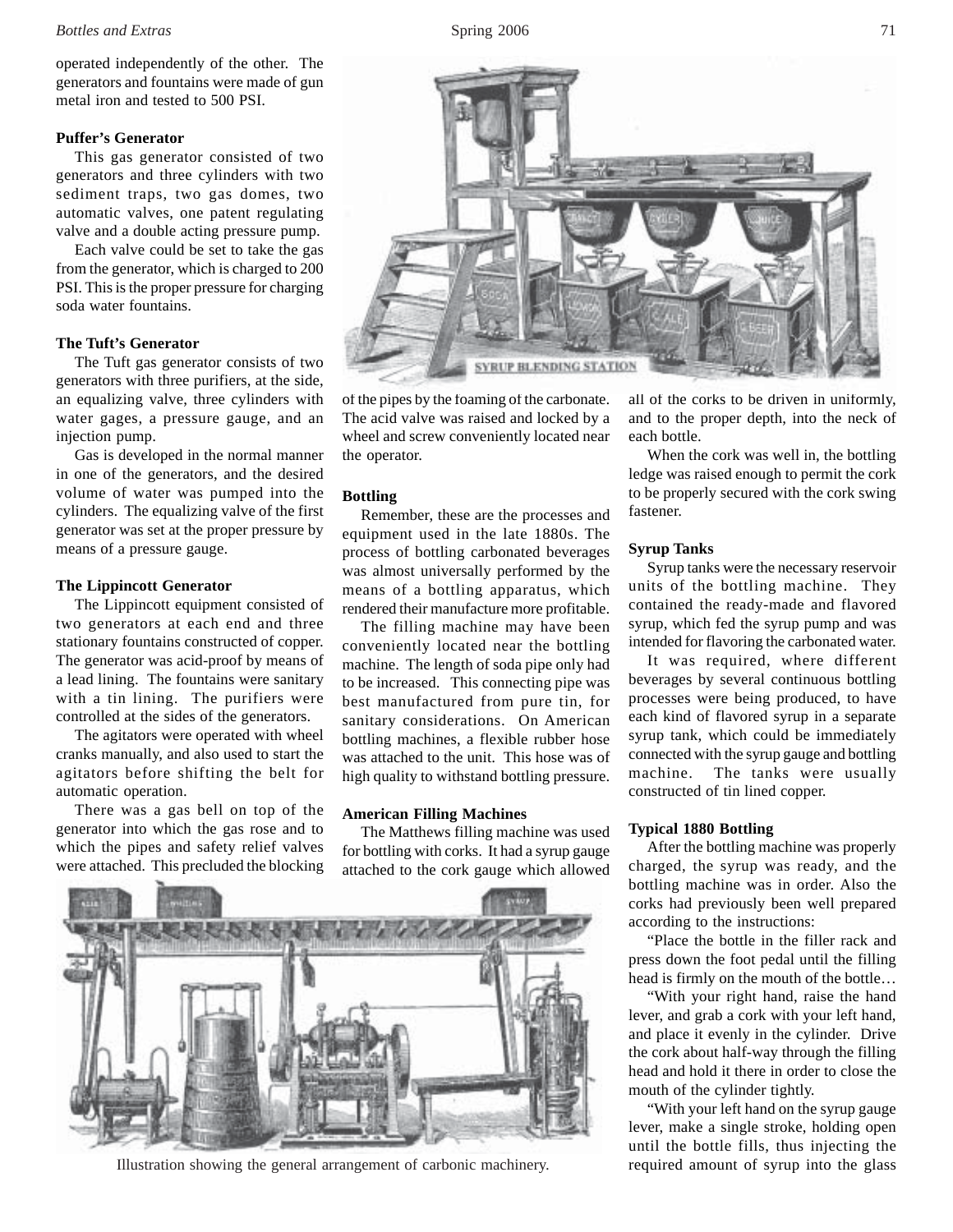

Illustration of an early bottle washing room. Lippincott Soda Fountain

近常調整期

bottle and allowing it to be filled with soda pop."

The syrup gauge was pre-set to exactly the required amount of syrup. Then the gauge lever was pushed back and the cork was driven into the bottle with the hand lever. Directions continued:

"Release the foot pedal sufficiently, allowing the bottling cylinder to rise, meanwhile holding down the cork with your hand, put the wire bail securely over the cork.

"Remove your foot from the pedal and you can remove your filled bottle from the filling machine.'

Apparently, this required great coordination as well as skill.

### **American Soda Fountains**

Where large stationary counters were established, soda fountains were directly connected with the required generating equipment. It was highly recommended that a special carbonating unit be installed with two stationary fountains containing agitators.

Dispensing fountains were quite adapted for populous places of resort, in the main thoroughfare, or where traffic was great. Ideal locations included major cities, sea shores, amusement parks, and railway stations. Summer boardwalks were also ideal.

The demand for soda water was great during the summer. Some of the most delicious drinks were supplied by means of these fountains and repeat customers resulted in large profits.

Since the demand for non-intoxicating drinks was so much on the increase, the opportunity offered itself to any one who owned a shop or drug store *and* were in the position for doing a counter trade to give the experiment a trial.

It was one of the most beneficial additions to an existing business – such as an apothecary's or confectioner's, hotel or café – being ornamental and at the same time - profitable. The experiment entailed no risk beyond the purchase of the apparatus, because soft drinks were not subjected to excise tax.

#### **Portable Fountains**

Where a portable cylinder, instead of a stationary carbonating apparatus, was employed, it was attached by its connections to the draught machine. This made it ready for use, remaining in its position until empty, when a full one was transposed.

These portable cylinders would be strongly fabricated, and in all cases tested to twice the working pressure.

#### **The American Soda Fountain Company**

In 1891, Tuft's Arctic Soda Fountain

Company consolidated with A. D. Puffer and Sons of Boston, John Matthews of New York and Charles Lippincott of Philadelphia to form THE AMERICAN SODA FOUNTAIN COMPANY. James W. Tufts was president.

During the Centennial Exhibition held in Philadelphia in 1876, on display were the latest inventions, gadgets and machinery. A Corliss Steam Engine was there, huffing, puffing, and larger than a residential home. If one carefully looked around, he would also have discovered a Tufts Artic Soda Fountain. James Tufts and Charles Lippincott had paid \$50,000 for the exclusive rights to sell soda pop and ice cream sodas and displayed an ornate, thirty-foot high soda fountain. The fountain was fabricated from different colored marble, and had elaborate spigots, a hanging chandelier and hanging ferns.

More about the Matthews and Tufts soda fountains will be continued in future articles.

#### **References**

Book: *A Treatise on Beverages*, by Charles Herman Sulz; New York; Charles H. Sulz Publishers – 1888.

*Druggists Circular*; New York; June 1902.

*PINEHURST BEGINNINGS* by Audrey Moriarity – 1979.